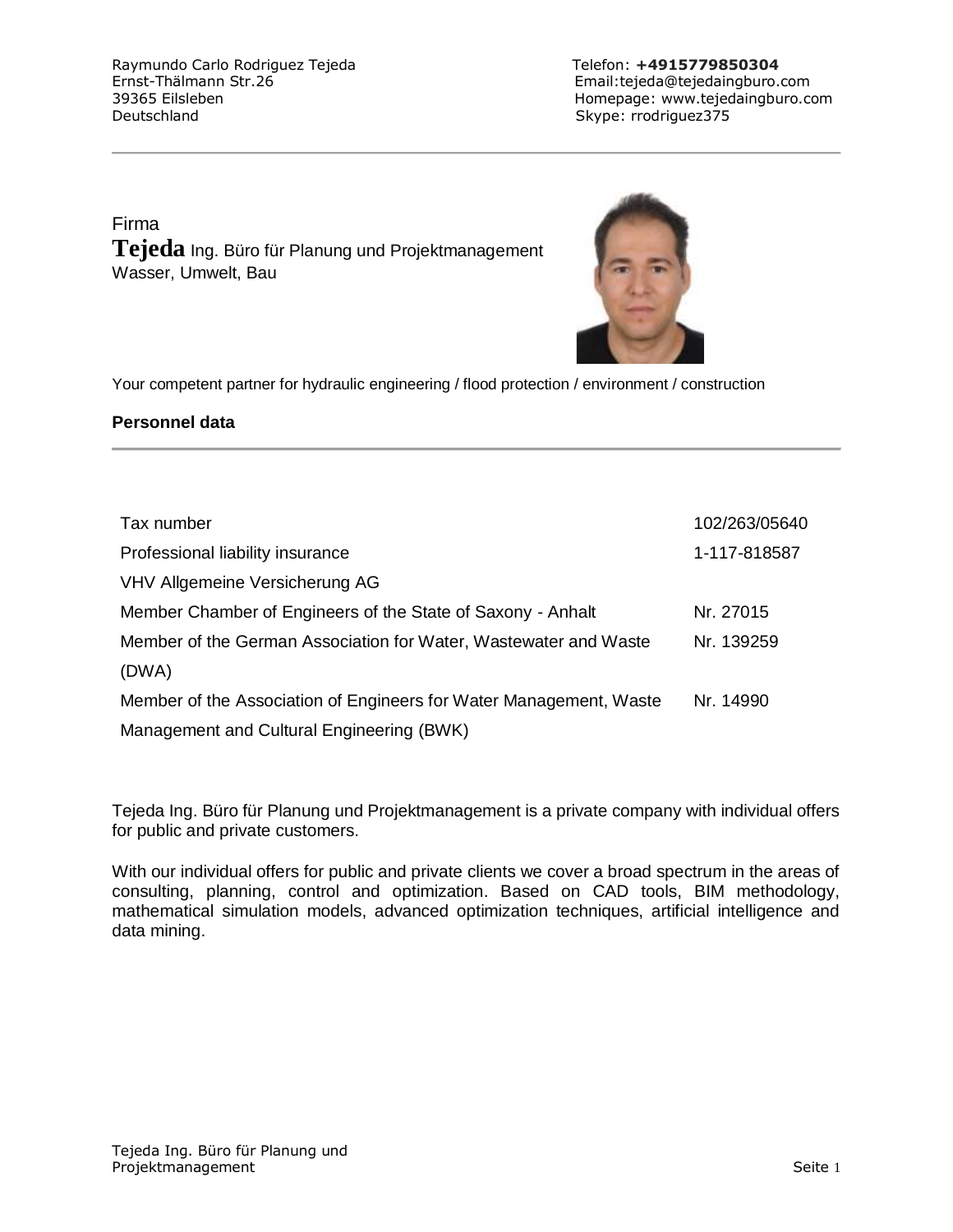39365 Eilsleben Homepage: www.tejedaingburo.com

In the field of flood protection / hydraulic engineering / environment / construction, our expertise lies in the following areas:

- Climate Projection
- Hydrological studies
- Drinking water treatment and supply
- Waste water treatment and sewage systems
- Dike planning
- Flood protection concepts
- Hydraulic verification of trench profiles
- Discharge simulation
- Erosion
- Engineering Structures
- Sediment transport
- Renaturation
- Dimensioning and design of retention basins
- Planning of flood plains
- Road drainage
- Structural design
- Geotechnical structures
- BIM